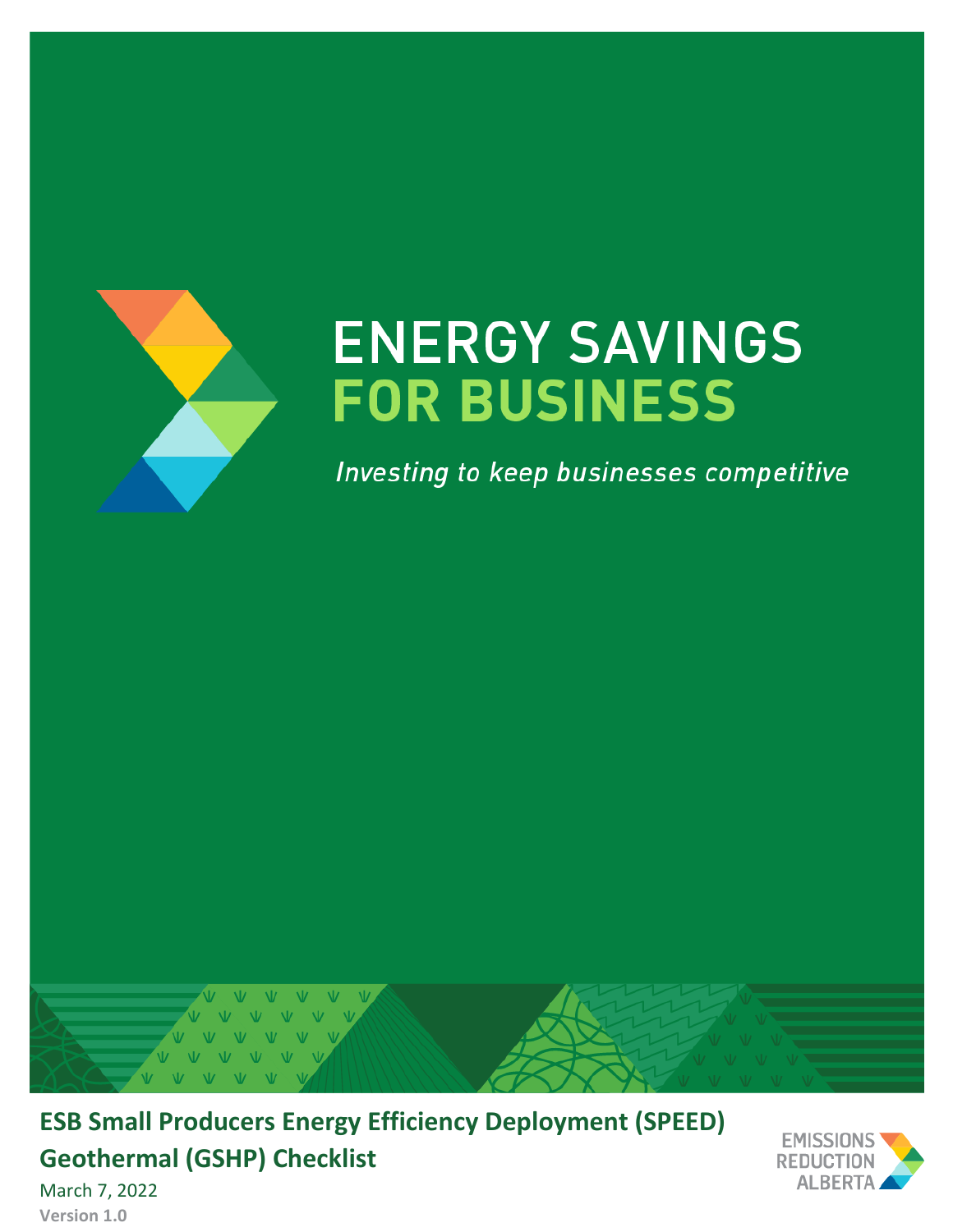# **Table of Contents**

V V V V V V V  $V$   $V$   $V$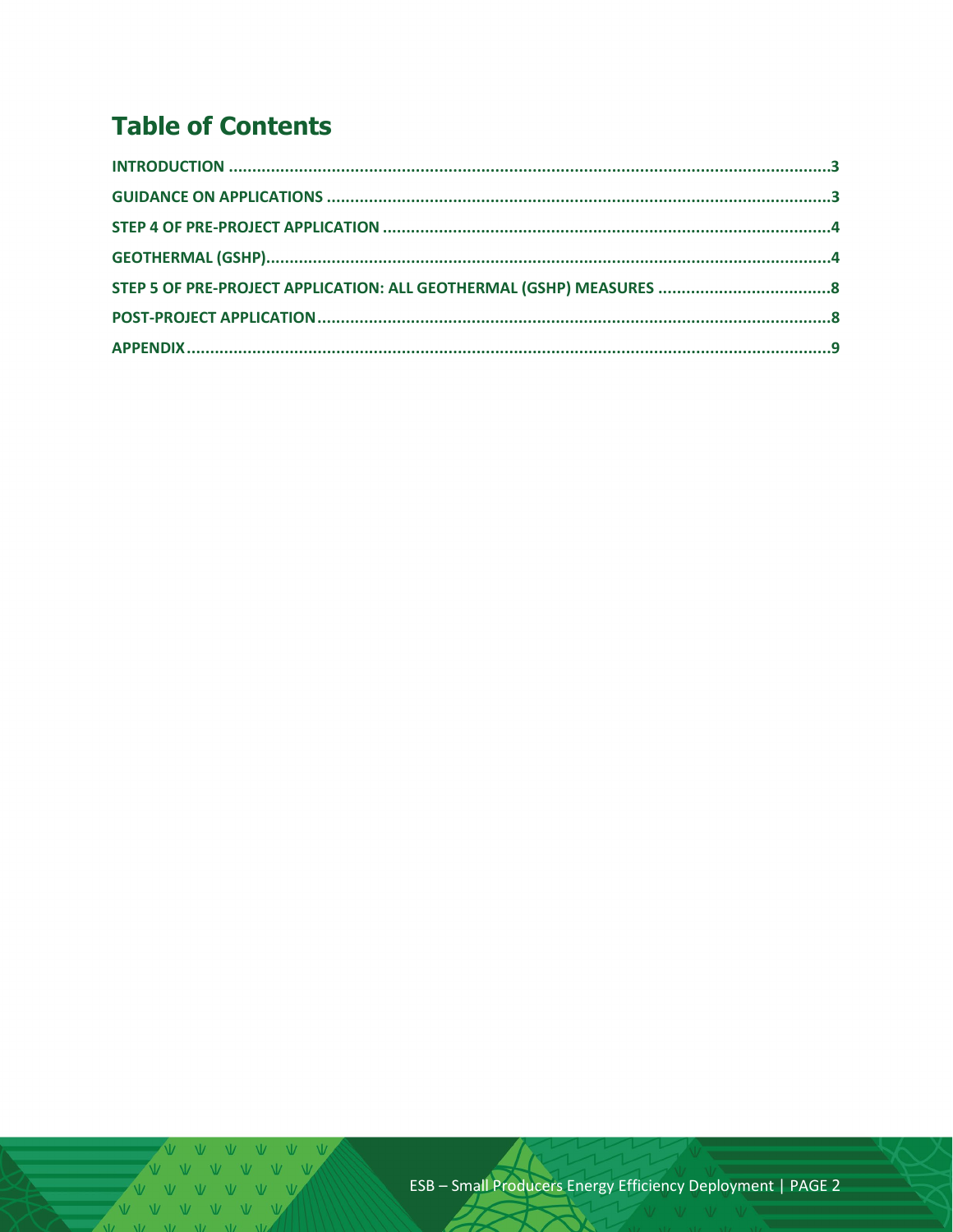#### <span id="page-2-0"></span>**INTRODUCTION**

This document is intended as a guide to support the submission of accurate and complete Geothermal, also referred to as Ground Source Heat Pump (GSHP), project applications. All applicants with GSHP should ensure the application meets the SPEED Eligibility Requirements set out in the Participant Terms and Conditions, Contractor Code of Conduct and Eligible Measures List. The applicant must submit the requested documentation and answer the questions contained within this document.

This checklist includes guidance for what needs to be entered in each input field at Step 4 and Step 5 of the Application process. Step 5 specifically describes which documents need to be uploaded and their purpose.

#### <span id="page-2-1"></span>**GUIDANCE ON APPLICATIONS**

The following sections provide guidance on Geothermal (GSHP) applications, ensuring that they are complete, accurate and comprehensive.

The applicant and/or contractor will also need to provide the following information in Step 4 and Step 5 of the application submission, as further described in the tables below.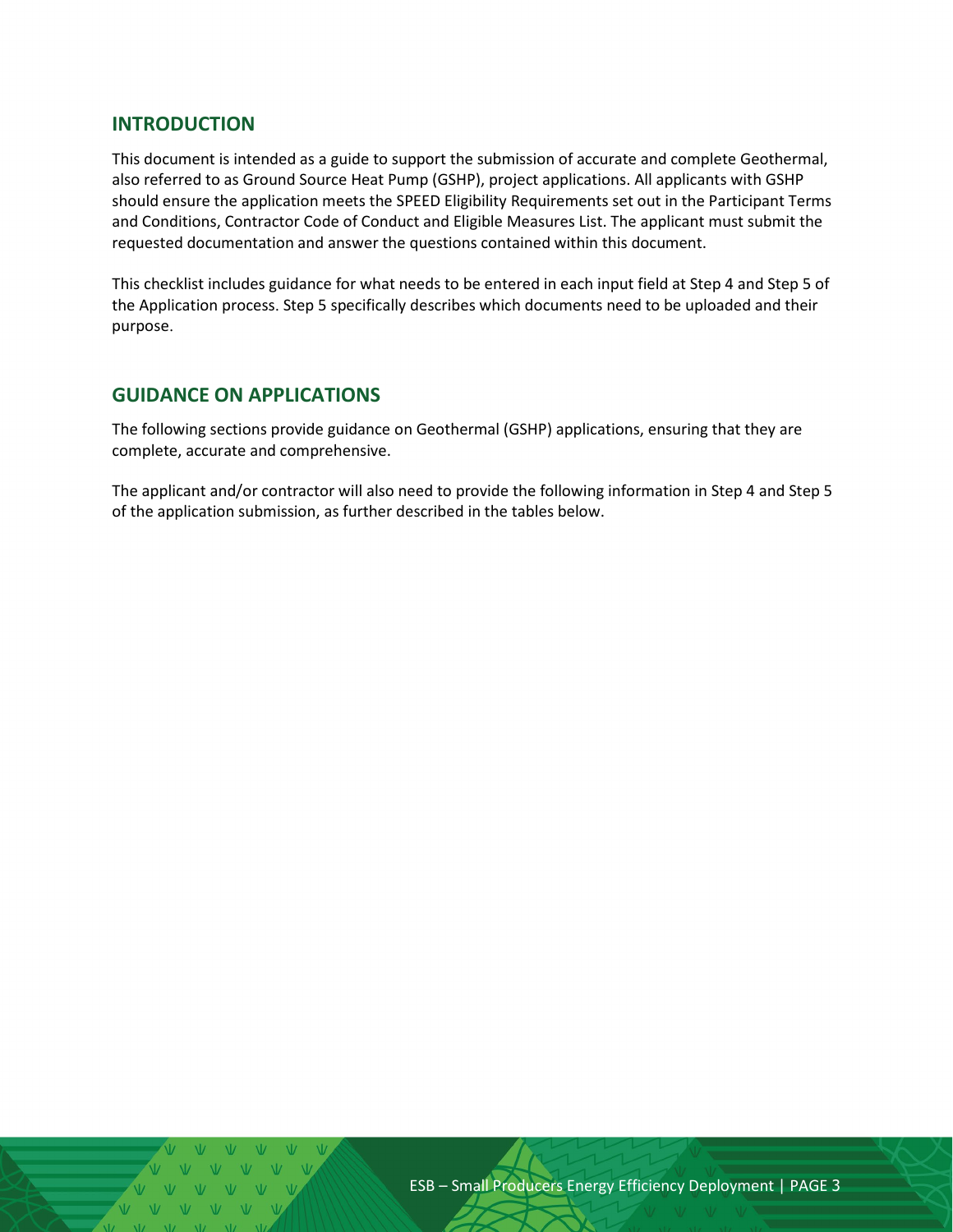# <span id="page-3-0"></span>**STEP 4 OF PRE-PROJECT APPLICATION**

# <span id="page-3-1"></span>**GEOTHERMAL (GSHP)**

Additional information may be requested through an Information Request (IR) to ascertain specifics of the system if not provided in the system design report.

| <b>Field</b>           | <b>What to Enter</b>                          | <b>How Data or Input Provided</b>                 |  |
|------------------------|-----------------------------------------------|---------------------------------------------------|--|
| Quantity               | Enter the number of systems being             | is Used<br>• Used to calculate                    |  |
|                        | installed. The default should be "1".         | eligible incentive.                               |  |
|                        |                                               | • Post-project QA/QC.                             |  |
| Is it Retrofit or New  | Select "Retrofit" if the project is being     | • Post-project QA/QC.                             |  |
| Construction?          | installed on an existing building or the      |                                                   |  |
|                        | GSHP project is providing heating and         |                                                   |  |
|                        | cooling to an existing building.              |                                                   |  |
|                        |                                               |                                                   |  |
|                        | Select "New Construction" if it is being      |                                                   |  |
|                        | installed on a new building or the GSHP       |                                                   |  |
|                        | project is providing power to new             |                                                   |  |
|                        | equipment.                                    |                                                   |  |
| <b>Building Type</b>   | Select from the list the building type:       | • Post-project QA/QC.                             |  |
|                        | Office                                        |                                                   |  |
|                        | Private School                                |                                                   |  |
|                        | Retail<br>$\bullet$                           |                                                   |  |
|                        | Theater<br>$\bullet$                          |                                                   |  |
|                        | Warehouse<br>٠                                |                                                   |  |
|                        | Private Healthcare                            |                                                   |  |
|                        | Industrial                                    |                                                   |  |
|                        | Other                                         |                                                   |  |
| Building Size (Sq ft)  | Enter the building size in square footage.    | • Used for estimating energy                      |  |
| Existing, Proposed or  | Select from the list the existing heat source | savings achieved.<br>• Used for estimating energy |  |
| Back-Up Heat Source    | (if retrofit project) or proposed heat source | savings achieved.                                 |  |
|                        | (if new construction and GSHP not used):      |                                                   |  |
|                        | <b>Electrical Resistance</b><br>$\bullet$     |                                                   |  |
|                        | <b>Natural Gas</b>                            |                                                   |  |
|                        | Air Source Heat Pump                          |                                                   |  |
|                        | Propane                                       |                                                   |  |
|                        | Oil                                           |                                                   |  |
|                        | Other                                         |                                                   |  |
| <b>DHW Existing or</b> | Select from the list the Domestic Hot         | • Used for estimating energy                      |  |
| Proposed Fuel Source   | Water (DHW) existing or proposed fuel         | savings achieved.                                 |  |
|                        | source:                                       |                                                   |  |
|                        | <b>Electrical Resistance</b><br>$\bullet$     |                                                   |  |
|                        | <b>Natural Gas</b>                            |                                                   |  |
|                        | Oil                                           |                                                   |  |
|                        | Propane                                       |                                                   |  |

 $N$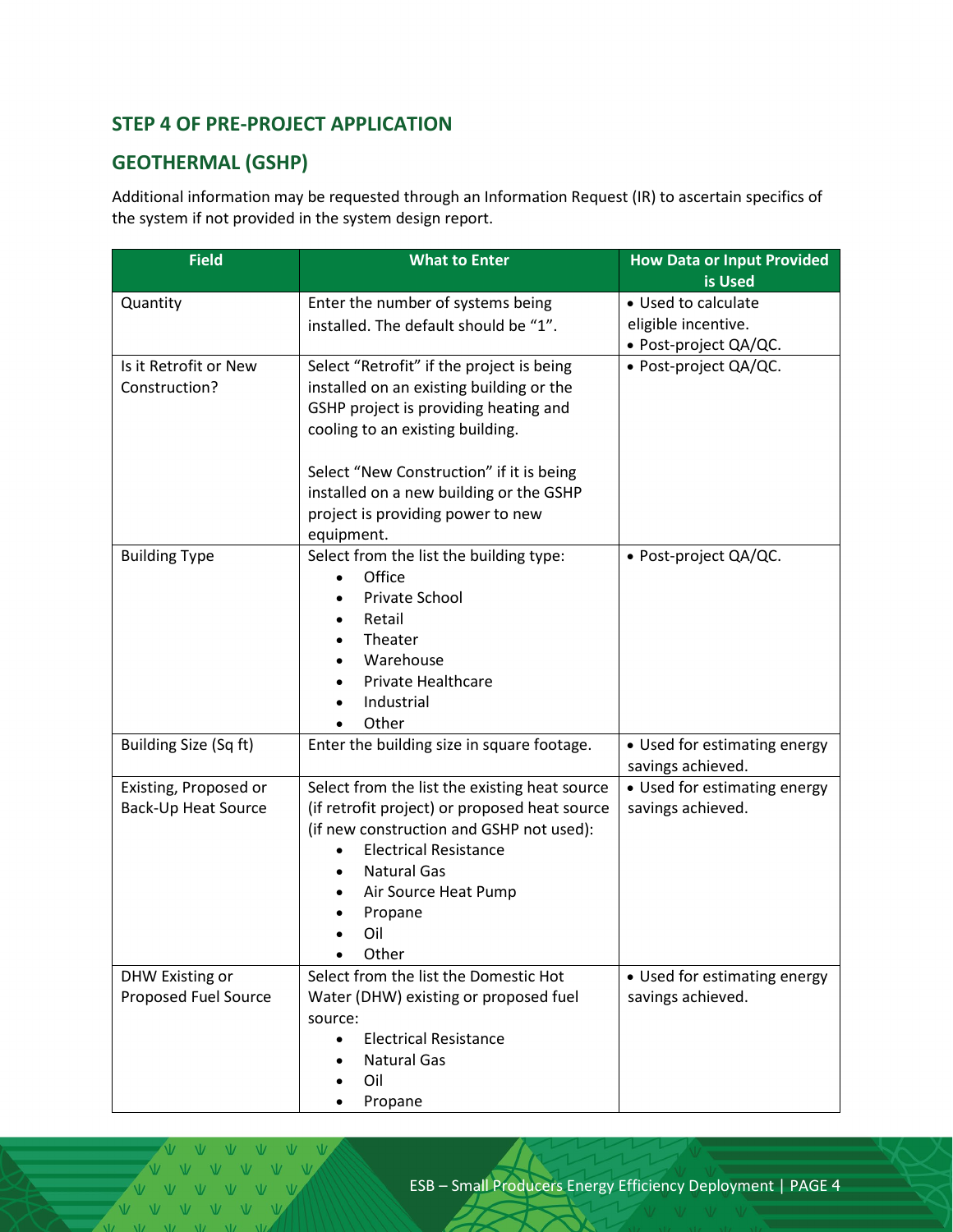| What Efficiency                | If you are implementing other efficiency     | • Used for estimating energy    |  |  |
|--------------------------------|----------------------------------------------|---------------------------------|--|--|
| Measures are in the            | measures before you design your GSHP         | savings achieved.               |  |  |
| Building?                      | project, please select those from the list:  | · Post-project QA/QC.           |  |  |
|                                | Standard (ASHRAE 90.1)                       |                                 |  |  |
|                                | <b>Energy Recovery Ventilation</b>           |                                 |  |  |
|                                | <b>Upgraded Glass and Insulation</b>         |                                 |  |  |
|                                | Energy Recovery Ventilation and              |                                 |  |  |
|                                | <b>Upgraded Glass</b>                        |                                 |  |  |
| <b>Total Capital Costs for</b> | Enter the total capital costs for efficiency | • Used for estimating energy    |  |  |
| <b>Efficiency Measures</b>     | measures selected in the previous field.     | savings achieved.               |  |  |
| Selected (\$/sq ft)            |                                              |                                 |  |  |
| Soil Thermal                   | Select from the list the Soil Thermal        | • Used for estimating energy    |  |  |
| Conductivity                   | Conductivity:                                | savings achieved.               |  |  |
|                                | Low (20%)                                    |                                 |  |  |
|                                | Medium-High (20% +)                          |                                 |  |  |
| <b>Borefield Spacing</b>       | Select from the list the borefield spacing:  | • Post-project QA/QC.           |  |  |
|                                | 15' Spacing                                  |                                 |  |  |
|                                | 20' Spacing                                  |                                 |  |  |
|                                | 25' Spacing                                  |                                 |  |  |
| <b>GSHP Efficiency</b>         | Select from the list the GSHP efficiency:    | • Used for estimating energy    |  |  |
|                                | Standard (<3.5)<br>$\bullet$                 | savings achieved.               |  |  |
|                                | Medium (3.5 - 4.3)                           | • Post-project QA/QC.           |  |  |
|                                | High (>4.3)                                  |                                 |  |  |
| <b>GSHP COP</b>                | Enter the Coefficient of Performance (COP)   | • Used for estimating energy    |  |  |
|                                | for the Geothermal system.                   | savings achieved.               |  |  |
| <b>GSHP Capacity (Tons)</b>    | Enter the rated capacity of the geothermal   | • Used for estimating energy    |  |  |
|                                | system in tons.                              | savings achieved.               |  |  |
|                                |                                              | · Calculate eligible incentive. |  |  |
| <b>Drilling Cost Estimate</b>  | Enter the estimated cost of drilling.        | • Calculate eligible incentive. |  |  |
| (5/sq)                         |                                              |                                 |  |  |
| Conventional                   | Enter the efficiency of the alternative      | • Used for estimating energy    |  |  |
| <b>Equipment Cooling</b>       | cooling equipment. For retrofit, it would be | savings achieved.               |  |  |
| Efficiency (EER or COP)        | the existing equipment. For new              |                                 |  |  |
| (Optional)                     | construction, it would be the building code. |                                 |  |  |
| Conventional                   | Select from the list the system type:        | • Used for estimating energy    |  |  |
| <b>Equipment Cooling</b>       | <b>Standard for Direct Expansion (DX)</b>    | savings achieved.               |  |  |
| Efficiency                     | Medium for Air Cooled Chiller<br>$\bullet$   |                                 |  |  |
|                                | High for Water Cooled Chiller                |                                 |  |  |
| Conventional                   | Enter the efficiency of alternative cooling  | • Used for estimating energy    |  |  |
| <b>Equipment Heating</b>       | equipment. For retrofit, it would be the     | savings achieved.               |  |  |
| Efficiency (%) (Optional)      | existing equipment. For new construction,    |                                 |  |  |
|                                | it would be the building code.               |                                 |  |  |
| Conventional                   | Select from the list the conventional        | • Used for estimating energy    |  |  |
| <b>Equipment Heating</b>       | equipment heating efficiency:                | savings achieved.               |  |  |
| Efficiency                     | Standard for 75%                             |                                 |  |  |
|                                | Medium for 85%                               |                                 |  |  |
|                                | High for 95%                                 |                                 |  |  |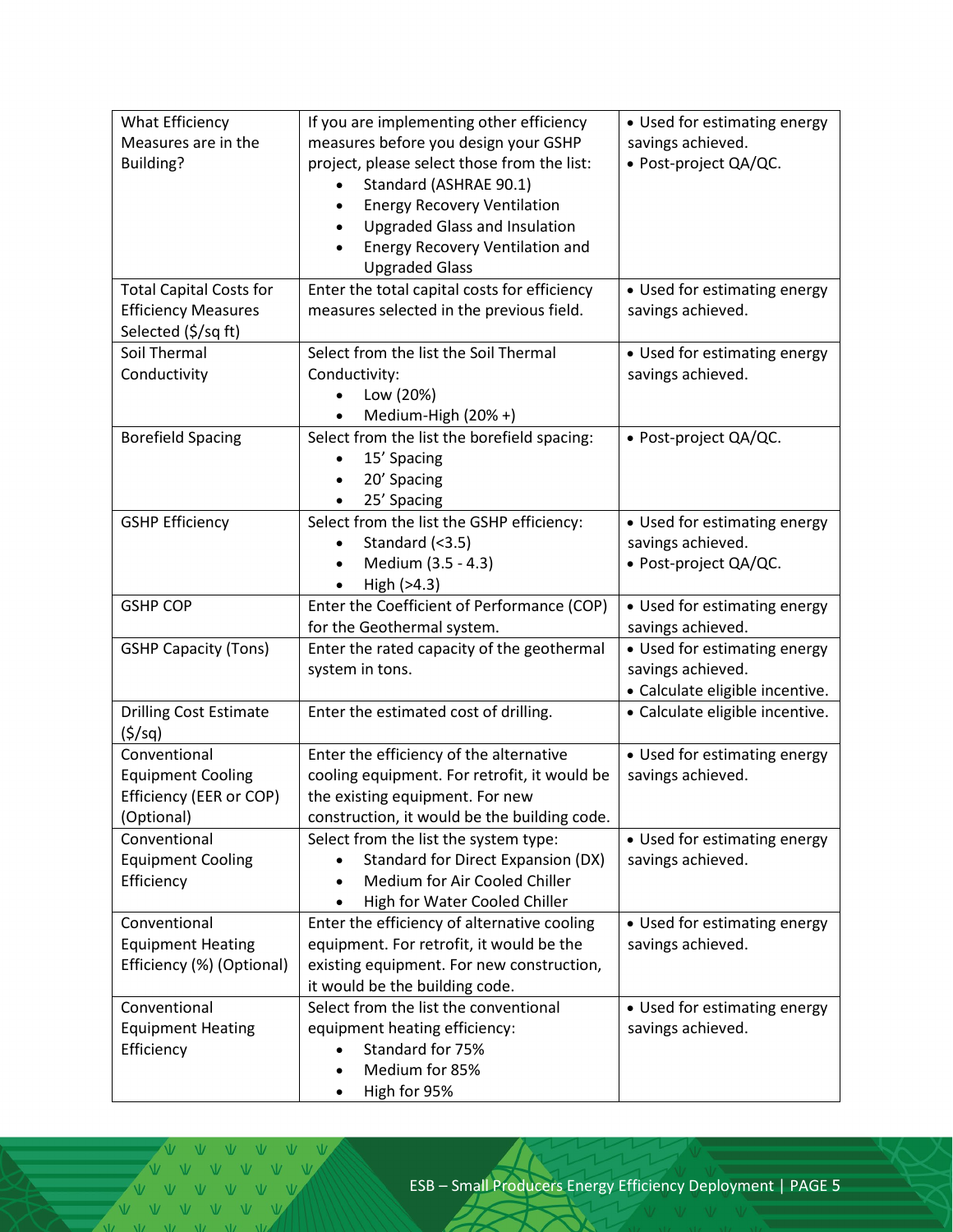| Electricity Price (\$/kWh)                    | Enter the electricity cost in \$/kWh.                                                                                                                                                                                                                                                                                                                                                                                                                                                    | • Used for estimating energy<br>savings achieved.   |  |
|-----------------------------------------------|------------------------------------------------------------------------------------------------------------------------------------------------------------------------------------------------------------------------------------------------------------------------------------------------------------------------------------------------------------------------------------------------------------------------------------------------------------------------------------------|-----------------------------------------------------|--|
| Heating Fuel Price (\$)                       | Enter the cost of heating fuel price in \$.                                                                                                                                                                                                                                                                                                                                                                                                                                              | • Used for estimating energy<br>savings achieved.   |  |
| <b>Heating Fuel Units</b>                     | Select from the list the heating fuel cost<br>units:<br>Electricity - kWh<br>$\bullet$<br>$Gas - GJ$<br>$\bullet$<br>Oil or Propane - Gallons                                                                                                                                                                                                                                                                                                                                            | • Used for estimating energy<br>savings achieved.   |  |
| <b>Heat Pump Specification</b><br>Sheet       | Upload the specification sheet for the heat<br>pump along with the warranty information.<br>Indicate/circle which specific equipment is                                                                                                                                                                                                                                                                                                                                                  | • Post-project QA/QC.                               |  |
| In-Ground Items<br><b>Specification Sheet</b> | being used for project.<br>Upload the specification sheet for the in-<br>ground items along with the warranty<br>information.<br>Indicate/circle which specific equipment is                                                                                                                                                                                                                                                                                                             | • Post-project QA/QC.                               |  |
| System Design Report                          | being used for project.<br>Upload the system design report approved<br>by an engineer licensed in Alberta. The<br>System Design Report must include an<br>annualized system sizing analysis providing<br>the thermal load calculations, other system<br>sizing considerations, approved borefield<br>location and layout, equipment<br>specifications, facility integration within<br>existing equipment, requirements for<br>additional (backup) heat sources and<br>economic analysis. | • Post-project QA/QC.                               |  |
| <b>Energy Model Output</b>                    | Upload the modelled energy output of the<br>system. Include Hourly energy loads of the<br>building based on proposed building<br>construction, occupancy and mechanical<br>system design. There should be several<br>iterations of the energy model clearly<br>showing efficiency measures used to<br>balance energy loads to and from the<br>ground.                                                                                                                                    | • Used for estimating energy<br>savings achieved.   |  |
| Field Site Plan/Layout                        | Upload a site layout plan clearly showing<br>the site and location of proposed system.                                                                                                                                                                                                                                                                                                                                                                                                   | • Post-project QA/QC.                               |  |
| Equipment & Material<br>Costs                 | Enter equipment and material costs as<br>indicated on the invoice / final quote.                                                                                                                                                                                                                                                                                                                                                                                                         | • Calculate incentive cap.<br>• Post-project QA/QC. |  |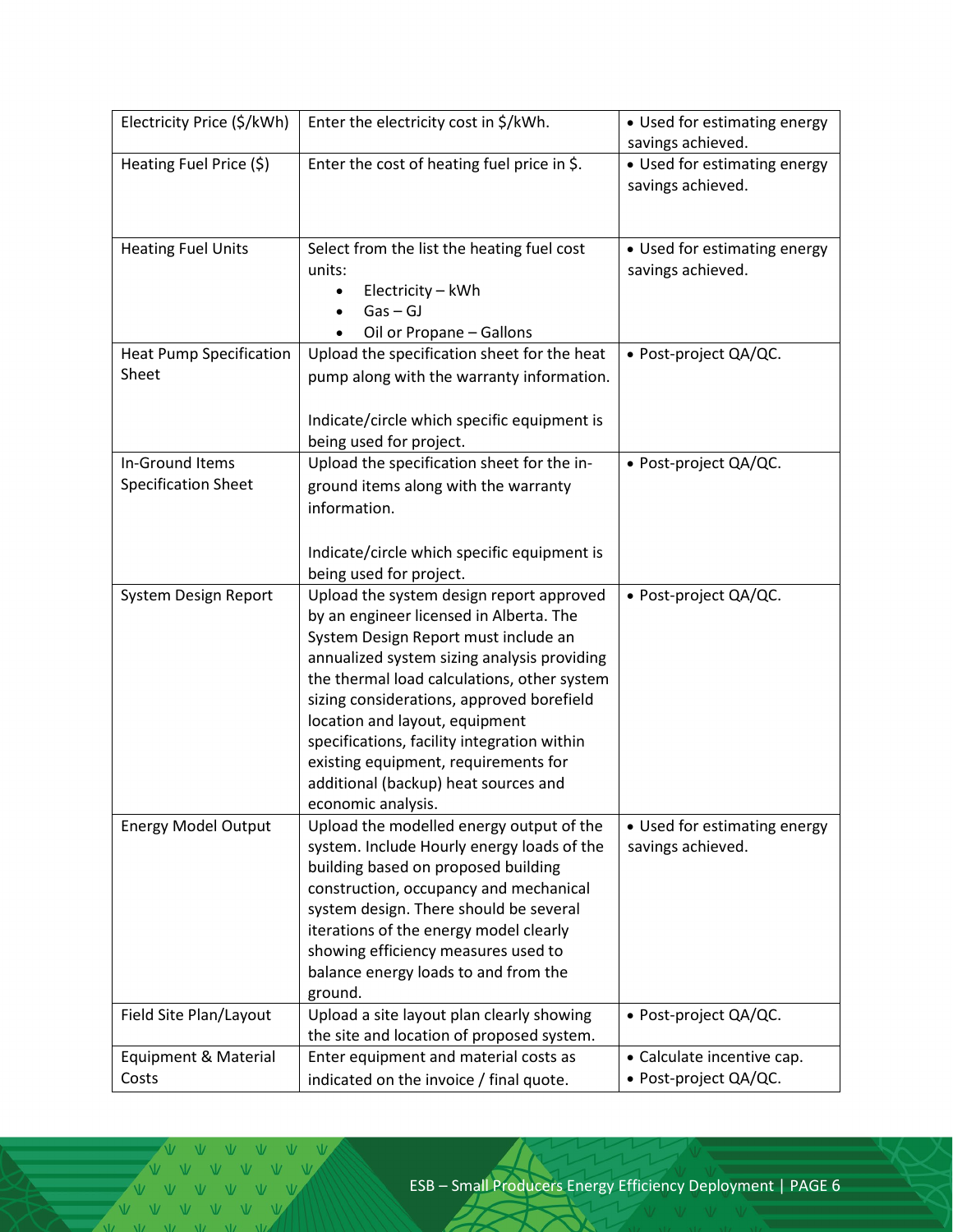| Labour Cost | Enter labour costs as indicated on the<br>invoice / final quote including drilling costs.       | • Calculate incentive cap.<br>• Post-project QA/QC. |  |
|-------------|-------------------------------------------------------------------------------------------------|-----------------------------------------------------|--|
| Design Cost | Enter design costs and include all other<br>costs as indicated on the invoice / final<br>quote. | • Calculate incentive cap.<br>• Post-project QA/QC. |  |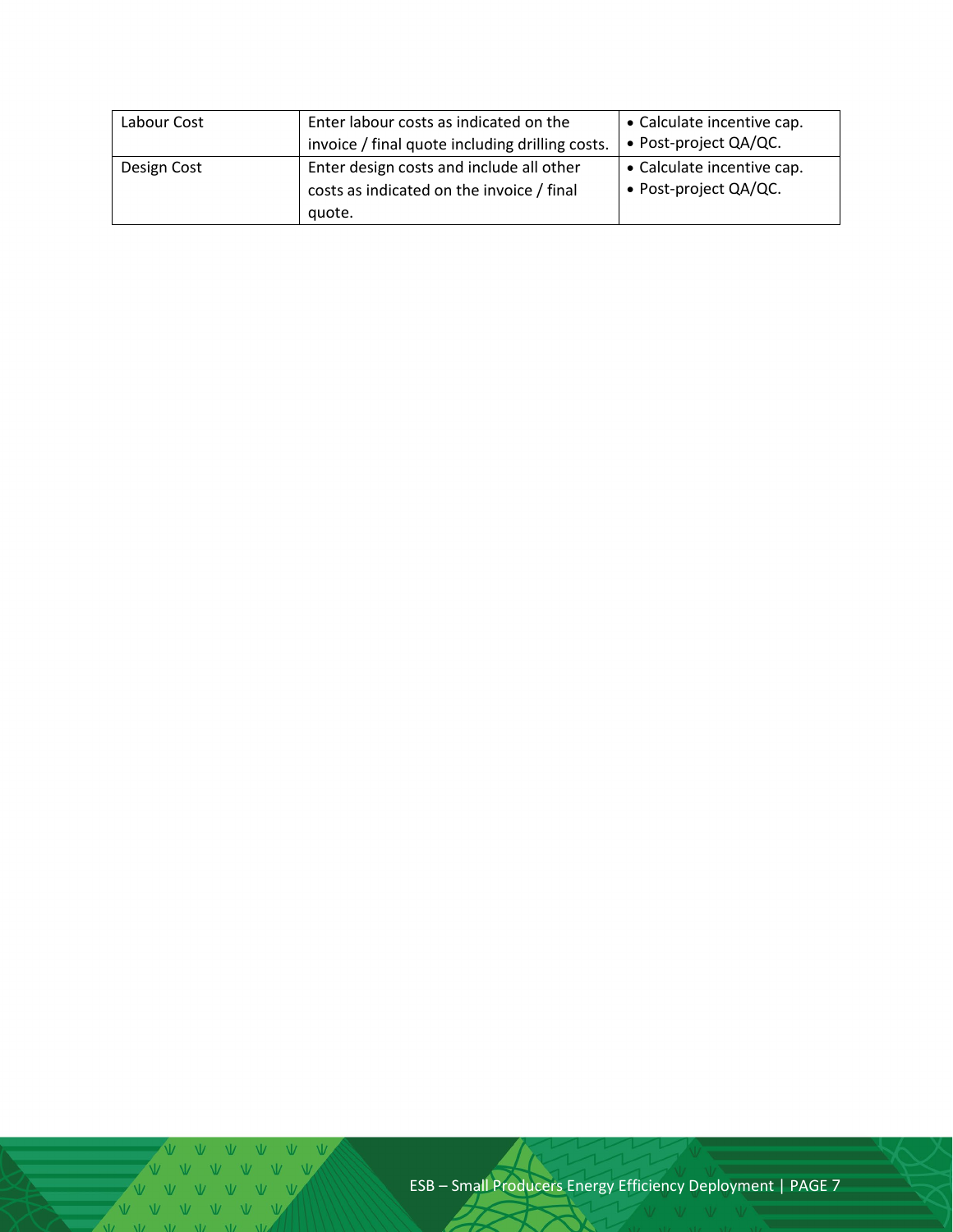## <span id="page-7-0"></span>**STEP 5 OF PRE-PROJECT APPLICATION: ALL GEOTHERMAL (GSHP) MEASURES**

| <b>Field</b>                         | <b>What to Enter</b>                                                                                                                                                                                                                                                                                                                               | <b>How Data or Input Provided is</b><br><b>Used</b>                                                                     |
|--------------------------------------|----------------------------------------------------------------------------------------------------------------------------------------------------------------------------------------------------------------------------------------------------------------------------------------------------------------------------------------------------|-------------------------------------------------------------------------------------------------------------------------|
| Cost Quote                           | Quote or invoice should be itemized to<br>include quantity, brand, model numbers<br>for equipment, applicant name,<br>contractor name, facility address and<br>date (Sample quote provided in the<br>Appendix). Costs should be indicated<br>separately for:<br><b>Equipment and Material</b><br>Labour<br>$\bullet$<br>Design and Others<br>Taxes | Cross-reference against<br>$\bullet$<br>provided costs.<br>Calculate incentive cap.<br>Post-project QA/QC.<br>$\bullet$ |
| <b>Electricity Bill for Facility</b> | Upload the most recent electricity bill<br>available for the facility.                                                                                                                                                                                                                                                                             | Ascertain rate class.                                                                                                   |

### <span id="page-7-1"></span>**POST-PROJECT APPLICATION**

Note that for the post-project application, you will be required to confirm that no changes were made from the pre-project application, unless an Application Change Approval Notice was issued by ERA. In terms of documents required, you will need to provide evidence of the following:

- Invoice for Project Costs
- Proof of Payment for Project Costs
- Electrical and Installation Permits
- Occupancy Permit (for new construction or major renovation projects)
- Post-Project Photo
- Any conditions stated in the Notice of Pre-Approval

Participant may be subject to a QA/QC check and may be asked for additional documentation and facilitate a site visit.